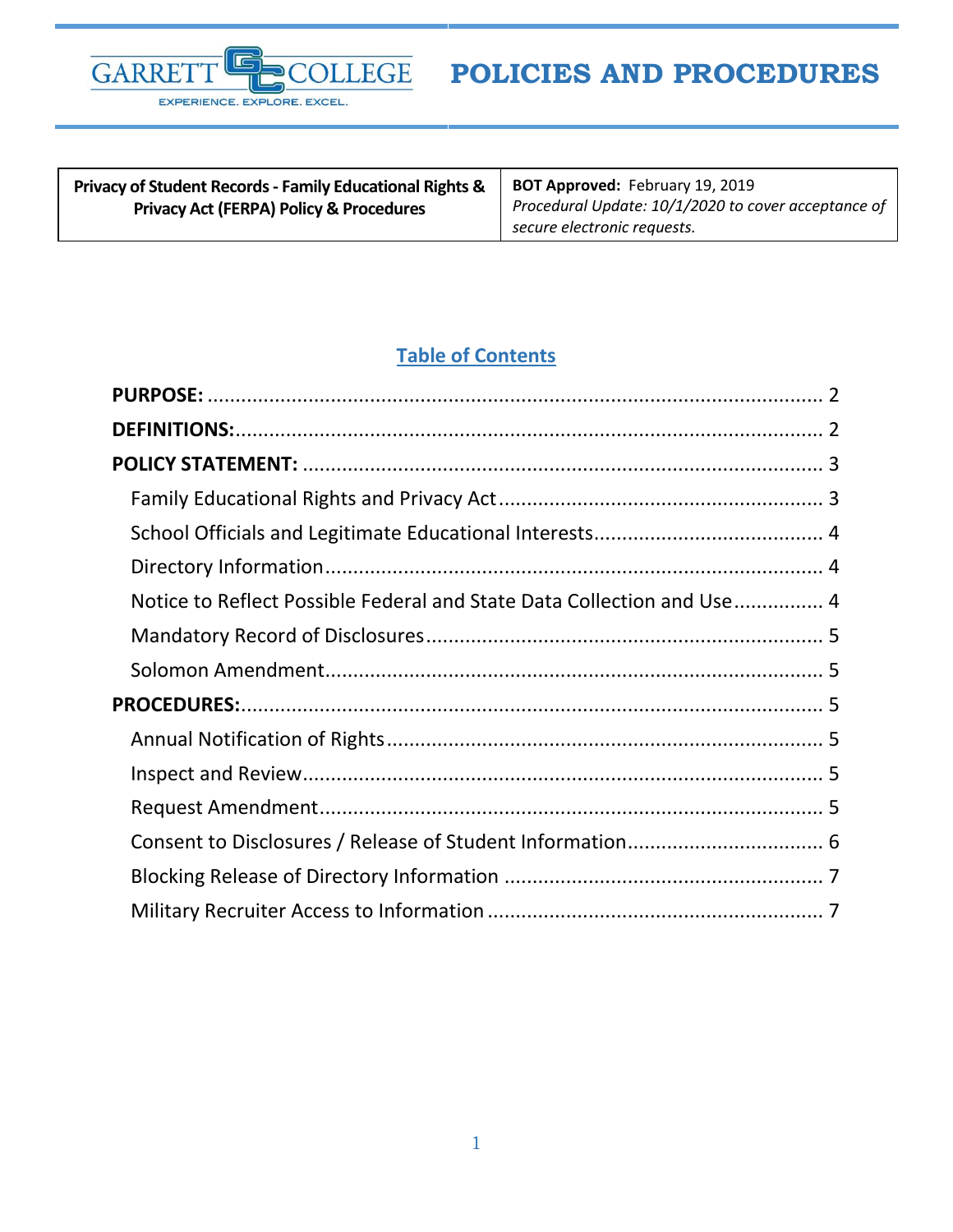

# <span id="page-1-0"></span>**PURPOSE:**

The purpose of this Privacy of Student Records Policy is to provide guidance and instruction related to the protection of and access to students' personally identifiable information and educational records held by the College, in accordance with the Family Educational Rights and Privacy Act (FERPA), as amended. The law applies to all schools that receive funds under an applicable program of the U.S. Department of Education.

In addition to FERPA, the Higher Education Act of 1965 (HEA) requires that FAFSA data and all information collected to determine financial aid is kept separate from other data collected from the student. The HEA requires that FAFSA data be used only for the application, awarding, and administration of financial aid.

# <span id="page-1-1"></span>**DEFINITIONS:**

- A. *Family Educational Rights and Privacy Act (FERPA)* refers to a federal law (20 U.S.C. § 1232g; 34 CFR Part 99) that protects the privacy of student education records. The law applies to all schools receiving funds under any applicable program of the U.S. Department of Education. FERPA applies to all education records, credit and non-credit, of any student who is 18 years of age or older or who attends a post-secondary institution at any age.
- B. *Solomon Amendment* refers to the 1996 amendment which requires the College to provide the U.S. Department of Defense representatives access to student recruiting information.
- C. *Eligible student* as defined by FERPA and as used in this Policy refers to any individual attending a post-secondary institution for whom the College maintains an education record, regardless of age, payment status, or current enrollment.
- D. *Personally Identifiable Information (PII)* refers to data or information which includes, but is not limited to: the student's name; the name of the student's parent or other family members; the address of the student or student's family; a personal identifier, such as the student's social security number, student number, or bio-metric record; other indirect identifiers, such as the student's date of birth, place of birth, and mother's maiden name; other information that, alone or in combination is linked to a specific student that would allow an individual, who does not have personal knowledge or the relevant circumstance, to identify the student with reasonable certainty; or information requested by a person who the College reasonably believes knows the identity of the student to whom the education record relates.
- E. *Education Record* refers to any record maintained by the College or by a party acting for the College that is directly related to a student or students. This record may contain a student's name or information from which a student, or students, can be personally identified.

Education records include: files, documents, and materials in whatever medium (handwritten, print, electronic), which contain information directly related to the student. Education records include records of work-study students.

Education records do not include the following:

- a. Records that are kept in sole possession of the maker, are used only as a personal memory aid, and are not accessible or revealed to any other person;
- b. Records relating to an individual who is employed by the College, made and maintained in the normal course of business, related exclusively to the individual in the capacity as an employee, and are not available for use for any other purpose;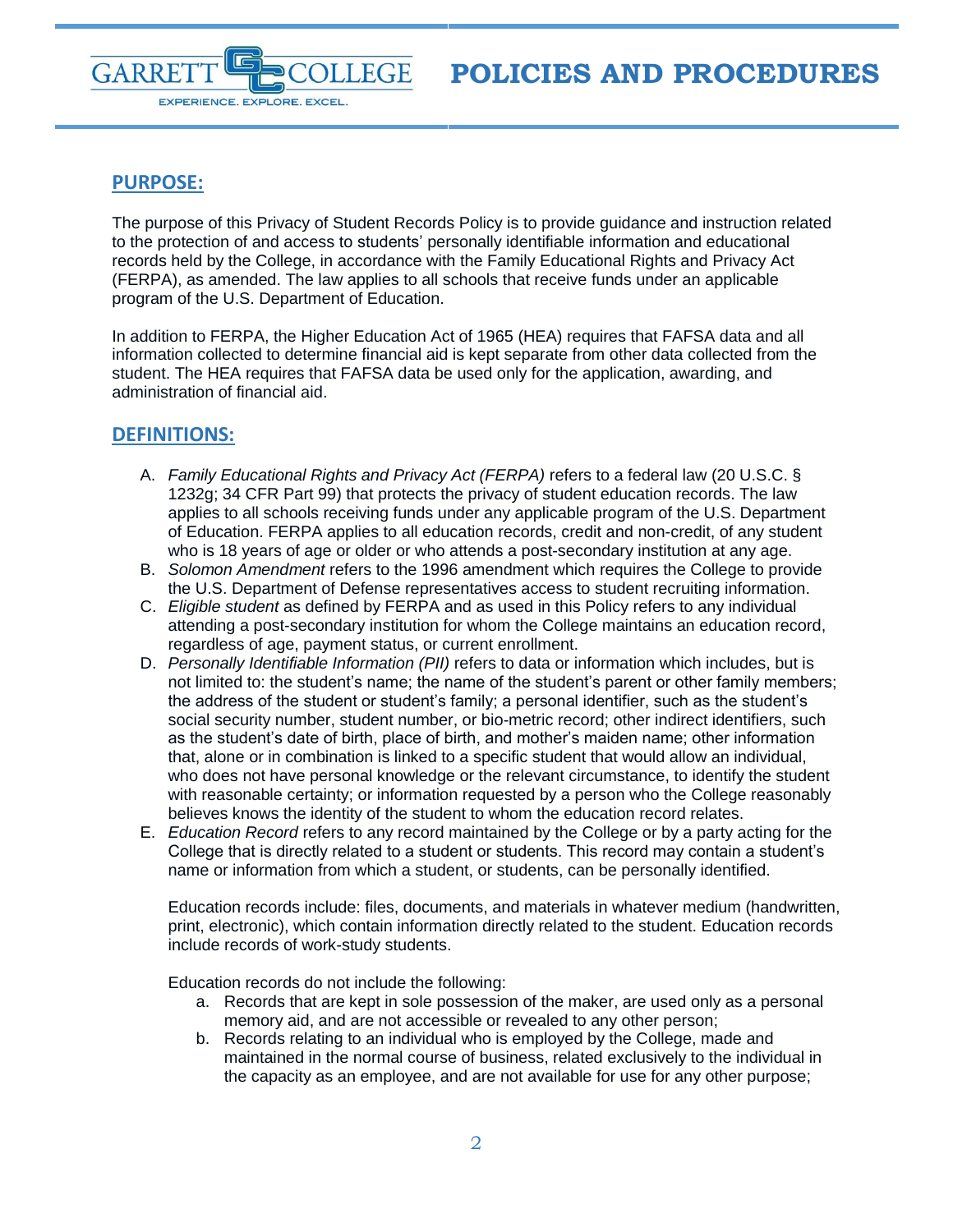- c. Records on a student who is 18 years of age or older, or attending an institution of post-secondary education, regardless of age that are: made or maintained by a physician, psychiatrist, psychologist, or other medical provider; made, maintained, or used only in connection with the treatment of the student; and disclosed only to individuals providing the treatment. For this definition, "treatment" does not include remedial educational activities or activities that are part of the program of instruction at GC.
- F. *Attendance* refers to physical presence within a classroom; or through electronic formats for students who are not physically present in the classroom.

**LEGE** 

- G. *Dates of enrollment* refers to the period of time during which a student attends or attended an institution. The term does not include specific daily records of a student's attendance at the institution.
- H. *College Catalog* refers to a publication that is the official College record of requirements for admissions, registration, policies/procedures and program content. It is published once a year, with updates posted throughout the year to www.garrettcollege.edu.
- I. *Disclosure* refers to the action of permitting access to, or the release, transfer, or other communication of, personally identifiable information contained in an education record by any means, including oral, written, or electronic to any party except the party identified and the party that provided or created the record.
- J. *Workdays* refers to Monday through Friday and does not include weekends, holidays, scheduled breaks, or other days the College is closed.

# <span id="page-2-0"></span>**POLICY STATEMENT:**

GARRE

EXPERIENCE. EXPLORE. EXCEL.

## <span id="page-2-1"></span>Family Educational Rights and Privacy Act

Garrett College is committed to protecting the rights of students under the Family Educational Rights and Privacy Act (FERPA), as amended, and the College will annually notify students in attendance of their rights under FERPA. The Family Educational Rights and Privacy Act affords students certain rights with respect to their education records. These rights include:

- The right to inspect and review the student's education records within 45 days of the day the College receives a request for access.
- The right to request the amendment of the student's education records that the student believes is inaccurate.
- The right to consent to disclosures of personally identifiable information contained in the student's education records, except to the extent that FERPA authorizes disclosure without consent.
- The right to file a complaint with the U.S. Department of Education concerning alleged failures by Garrett College to comply with the requirements of FERPA.
	- o Written complaints can be directed to: Family Policy Compliance Office U.S. Department of Education 400 Maryland Avenue SW Washington, DC 20202-4605

The FERPA rights of an eligible student commence when the student begins attendance at the College, as demonstrated by the student's physical presence in at least one classroom session or at least one log-in to an on-line course for which the student has registered. Those who apply but never register, as well as those who register but never attend/log-in, are not protected under FERPA. Upon the death of a student, all FERPA rights cease.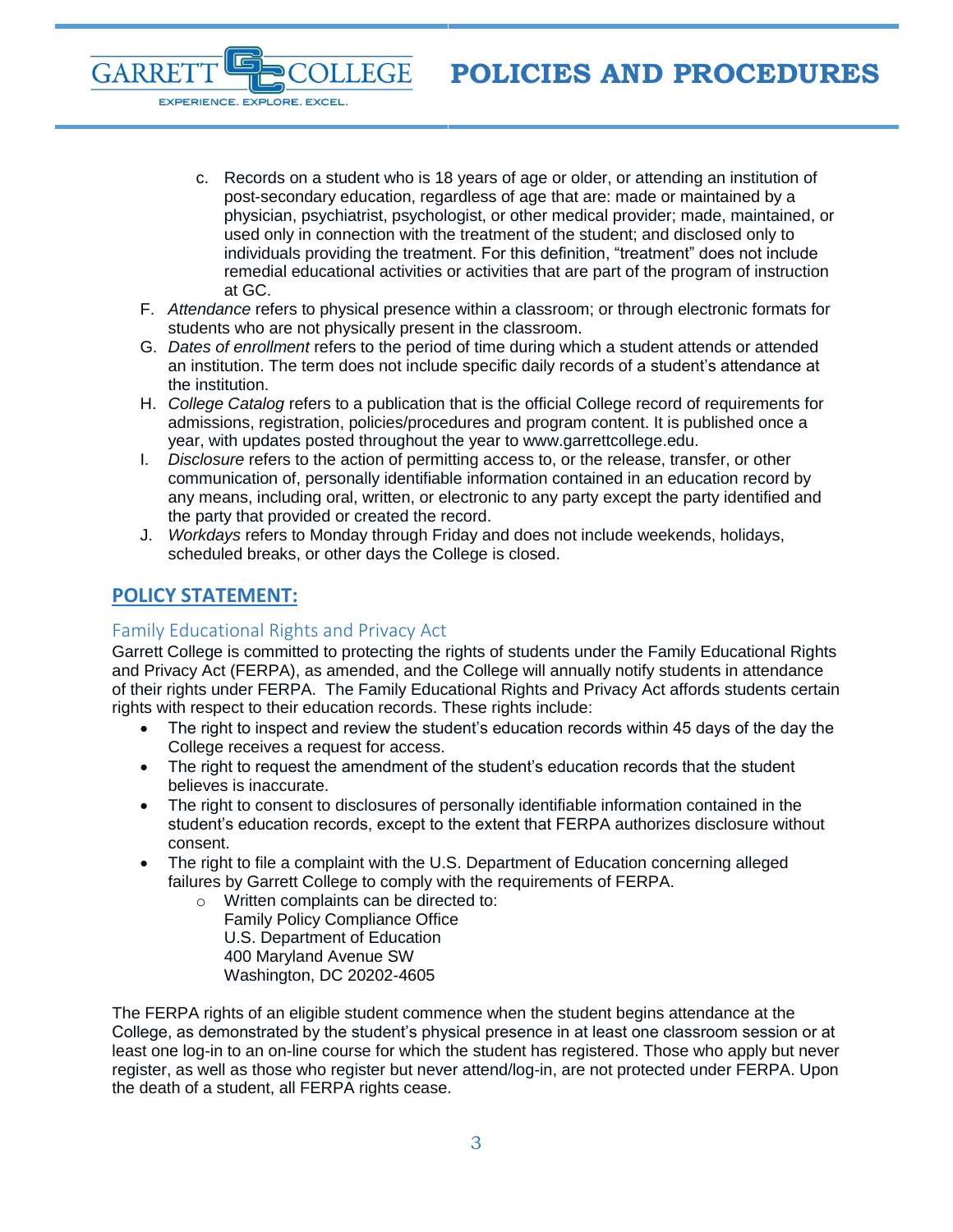#### <span id="page-3-0"></span>School Officials and Legitimate Educational Interests

EXPERIENCE. EXPLORE. EXCEL.

**LEGE** 

One of several FERPA authorized exceptions is disclosure to school officials with legitimate educational interests. The annual notification to students must include who is considered a "school official" and what constitutes a "legitimate educational interest".

- S*chool official* refers to a person employed by the College in an administrative, supervisory, academic or research, or support staff position (including law enforcement unit personnel and health staff); a person or company with whom the College has contracted (such as an attorney, auditor, or collection agent); a person serving on the Board of Trustees; or a student serving on an official committee, such as a disciplinary or grievance committee, or assisting another school official in performing his or her tasks.
- *Legitimate Educational Interest* refers to the demonstrated "need to know" by those College officials who act in the student's educational interest, including faculty, administration, support staff, and other persons who manage student record information including student employees.
- *Need to Know* refers to the act of needing information in a student's education record for the purpose of performing the required task(s) and responsibilities with an employee's job.

#### <span id="page-3-1"></span>Directory Information

**GARRE** 

In accordance with the provisions of the Act, directory information may be disclosed without the student's prior consent unless the student submits a *Non-Disclosure of Information request* with the Office of Registration and Records (ORR). *Non-Disclosure of Information requests* must be submitted to the ORR within two weeks after the first day of class for the semester.

"Directory Information" means information contained in a student's education record that would not generally be considered harmful or an invasion of privacy if disclosed. It includes, but is not limited to, the student's name, address, home town, telephone listing, electronic mail address, photograph, date and place of birth, major field of study, dates of attendance, grade level, enrollment status (e.g., under-graduate or graduate; full-time or part-time), participation in officially recognized activities and sports, degrees, honors, and awards received, dates of conferral, and the most recent educational agency or institution attended. **Note that the fact that this information can be disclosed does not require the College to do so.**

#### <span id="page-3-2"></span>Notice to Reflect Possible Federal and State Data Collection and Use

As of January 3, 2012, the U.S. Department of Education's FERPA regulations expanded the circumstances under which students' education records and personally identifiable information (PII) contained in such records - including Social Security Number, grades, or other private information may be accessed without student consent.

First, the U.S. Comptroller General, the U.S. Attorney General, the U.S. Secretary of Education, or state and local education authorities ("Federal and State Authorities") may allow access to a student's records and PII without student's consent to any third party designated by a Federal or State Authority to evaluate a federal- or state-supported education program. The evaluation may relate to any program that is "principally engaged in the provision of education," such as early childhood education and job training, as well as any program that is administered by an education agency or institution.

Second, Federal and State Authorities may allow access to a student's education records and PII without student's consent to researchers performing certain types of studies, in certain cases even when the College objects to or does not request such research. Federal and State Authorities must obtain certain use-restriction and data security promises from the entities that they authorize to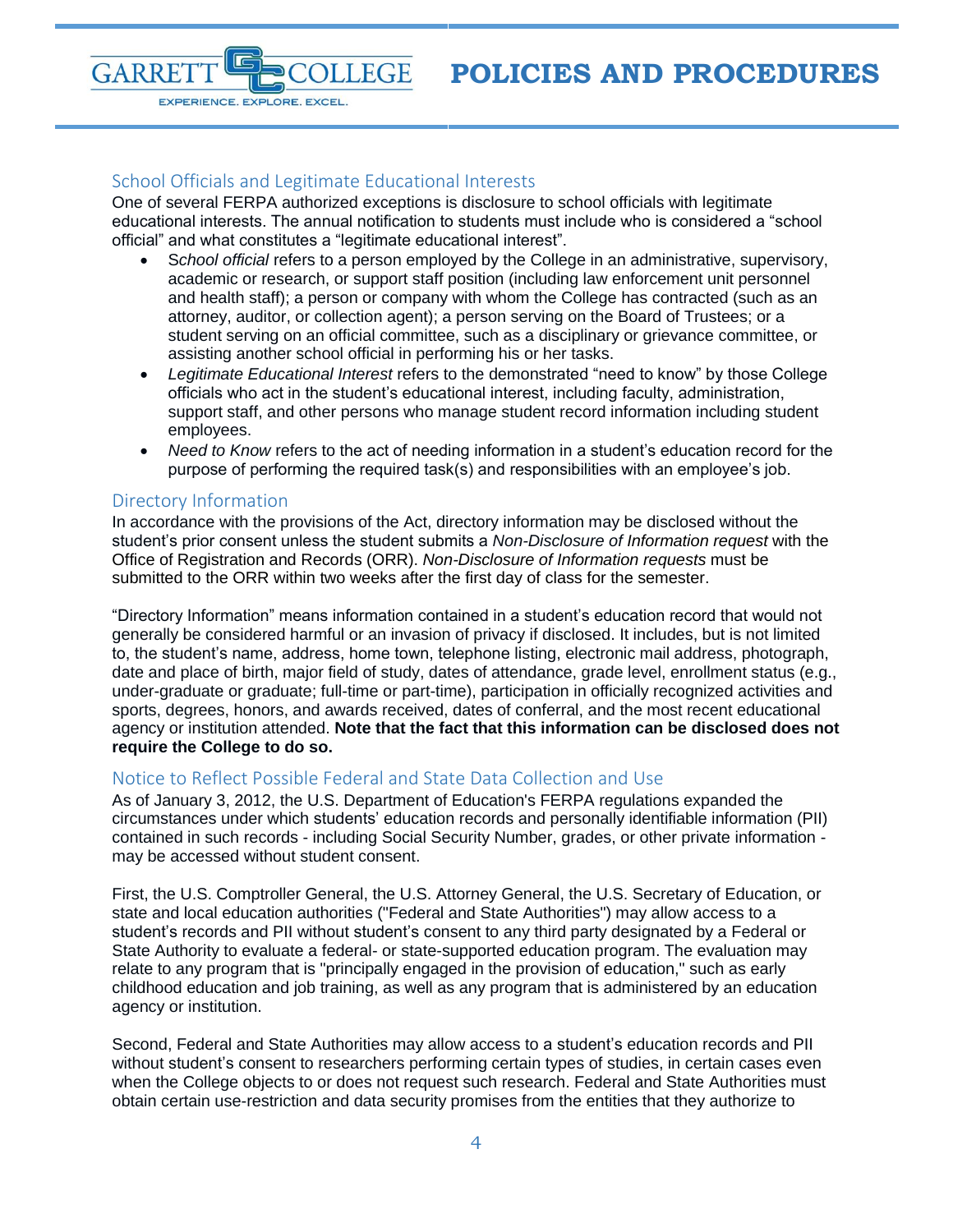

receive students' PII, but the Authorities need not maintain direct control over such entities. In addition, in connection with Statewide Longitudinal Data Systems, State Authorities may collect, compile, permanently retain, and share without a student's consent PII from student's education records, and they may track a student's participation in education and other programs by linking such PII to other personal information about said student that they obtain from other Federal or State data sources, including workforce development, unemployment insurance, child welfare, juvenile justice, military service, and migrant student records systems.

## <span id="page-4-0"></span>Mandatory Record of Disclosures

In accordance with FERPA, the College will record disclosures of PII that were disclosed without the student's written consent. FERPA regulations do not require the College to record disclosures to College officials, judicial orders or lawfully issued subpoenas, disclosures of directory information, and disclosures to the student.

#### <span id="page-4-1"></span>Solomon Amendment

In accordance with the Solomon Amendment, the College will give military recruiters access to campus and to lists of students, including personally identifiable student information. The Solomon Amendment supersedes FERPA.

# <span id="page-4-2"></span>**PROCEDURES:**

### <span id="page-4-3"></span>Annual Notification of Rights

FERPA requires the College provide annual notification to students in attendance of their rights under FERPA. It does not require the College individually notify students. Rather, the school may provide the notice by any means likely to inform eligible students of their rights. A college website should not be the exclusive means of notification.

- 1. Students will be informed annually of their rights under FERPA by a) publication in the College catalog and b) posting on the College website.
- 2. The annual notification includes information regarding the student's right to inspect and review his/her education records, the right to seek to amend the records, the right to consent to disclosure of PII from the record (except in certain circumstances), and the right to file a complaint with the Family Compliance Office of the U.S. Department of Education regarding an alleged failure of GC to comply with FERPA.
- 3. The annual notification must inform eligible students of the College's definition of the term "College official" and "legitimate educational interest."

#### <span id="page-4-4"></span>Inspect and Review

Students have the right to inspect and review the student's education records within 45 days of the day the College receives a request for access.

- 1. Students should submit to the Office of Records and Registration (ORR) written requests that identify the record(s) they wish to inspect.
- 2. The ORR will make arrangements for access and notify the student of the time and place where the records may be inspected. If the records are not maintained by the ORR, the Office shall advise the student of the correct official to whom the request should be addressed.

#### <span id="page-4-5"></span>Request Amendment

Students have the right to ask the College to amend a record that they believe is inaccurate.

1. Students should write the Office of Records and Registration (ORR) and clearly identify the part of the record they want changed, and specify why it is inaccurate.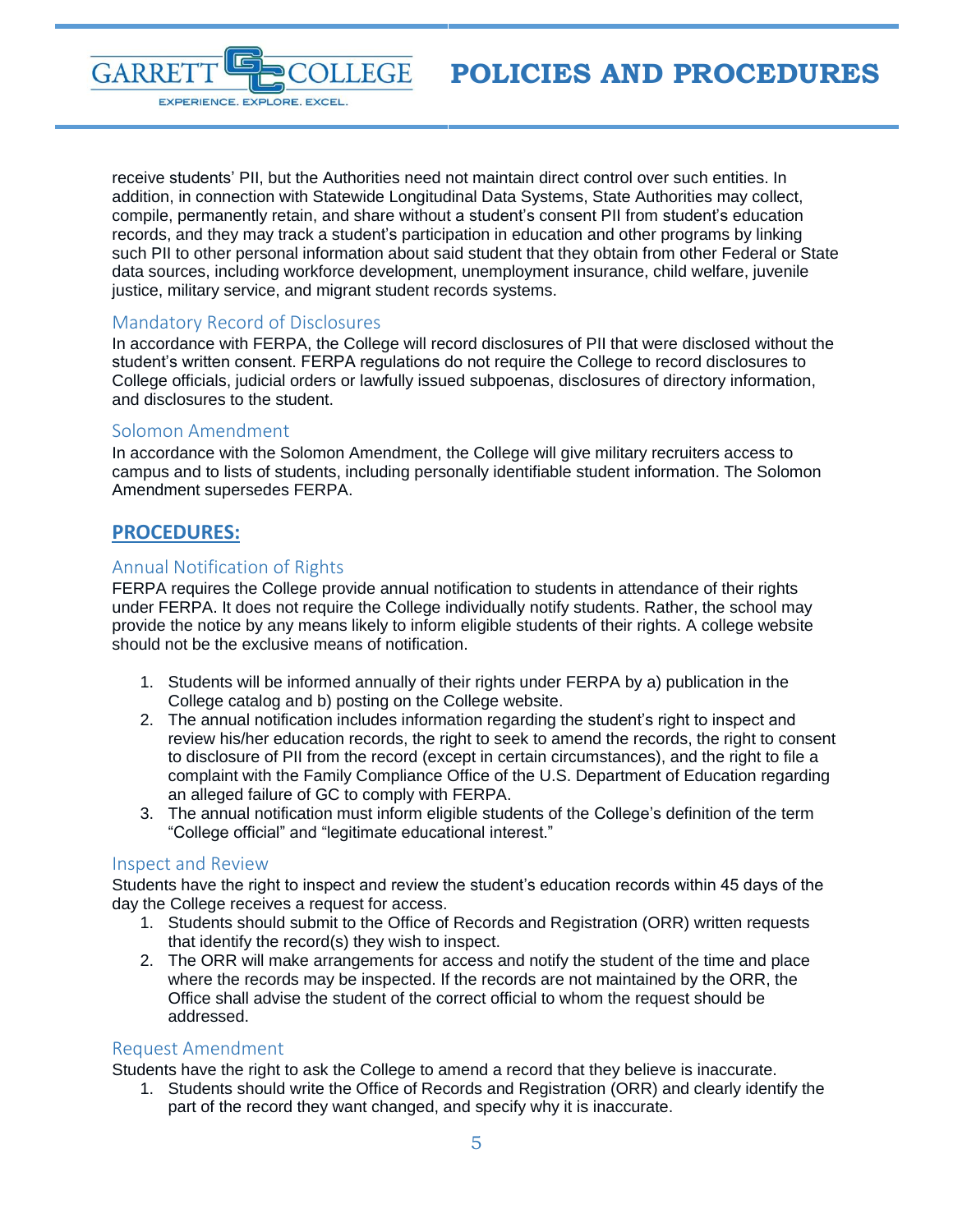- 2. The ORR will contact the College official responsible for said record. If the College official decides not to amend the record as requested by the student, the College official will notify the student of the decision and advise the student of his or her right to a hearing regarding the request for amendment.
- 3. Additional information regarding the hearing procedures will be provided to the student when notified of the right to a hearing.

# <span id="page-5-0"></span>Consent to Disclosures / Release of Student Information

**LEGE** 

**GARRE** 

EXPERIENCE. EXPLORE. EXCEL.

Students must consent to disclosures of personally identifiable information contained in the student's education records, except to the extent that FERPA authorizes disclosure without consent.

- 1. Students may authorize the release of their PII via written or authenticated electronic consent. Students may submit a Student Information Release (via secure log-in) and the disclosure authorization will be honored until the student-specified expiration date or until the student revokes the consent. A Notary Public may also certify a *Release of Student Information* form.
- 2. The Office of Records and Registration (ORR) will record release of information authorizations in the student's computerized educational record.
- 3. With the exception of non-blocked directory information, the College does not disclose any student records to parents, guardians, spouses, etc., without written consent from the student, regardless of the student's age.
- 4. The College has the right to disclose information to the extent that FERPA authorizes:
	- a. Directory information, unless blocked by the student.
	- b. School officials with legitimate educational interests. A school official is a person employed by the College in an administrative, supervisory, academic or research, or support staff position (including law enforcement unit personnel and health staff). A school official has a legitimate educational interest if the official needs to review an education record in order to fulfill his or her professional responsibility.
	- c. Appropriate officials in connection with a health or safety emergency.
	- d. Accrediting organizations carrying out their accrediting functions.
	- e. A person or company with whom the College has contracted (such as an attorney, auditor, or collection agent)
	- f. A person serving on the College's Board of Trustees.
	- g. A student serving on an official committee, such as a disciplinary or grievance committee, or assisting another school official in performing his or her tasks.
	- h. Appropriate parties in response to a legally issued subpoena (reasonable notification will be attempted if not blocked by the subpoena).
	- i. Officials of another school in which a student seeks or intends to enroll.
	- j. Military recruitment services pursuant to the Solomon Amendment.
	- k. Authorized representatives of the U.S. Comptroller General, the U.S. Attorney General, the U.S. Secretary of Education, the U.S. Department of Treasury, or state and local educational authorities, such as a state post-secondary authority that is responsible for supervising the College state supported education programs.
	- l. General public regarding the final results of a disciplinary proceeding if the College determines the student is an alleged perpetrator of a crime of violence or non-forcible sex-offense and the student has committed a violation of College policies and procedures with respect to the allegation. The disclosure of final results must include only the name of the student, the violation committed, and any sanction imposed by the institution against the student.
	- m. United States Department of Education and officials in connection with financial aid for which the student has applied or which the student has received, if the